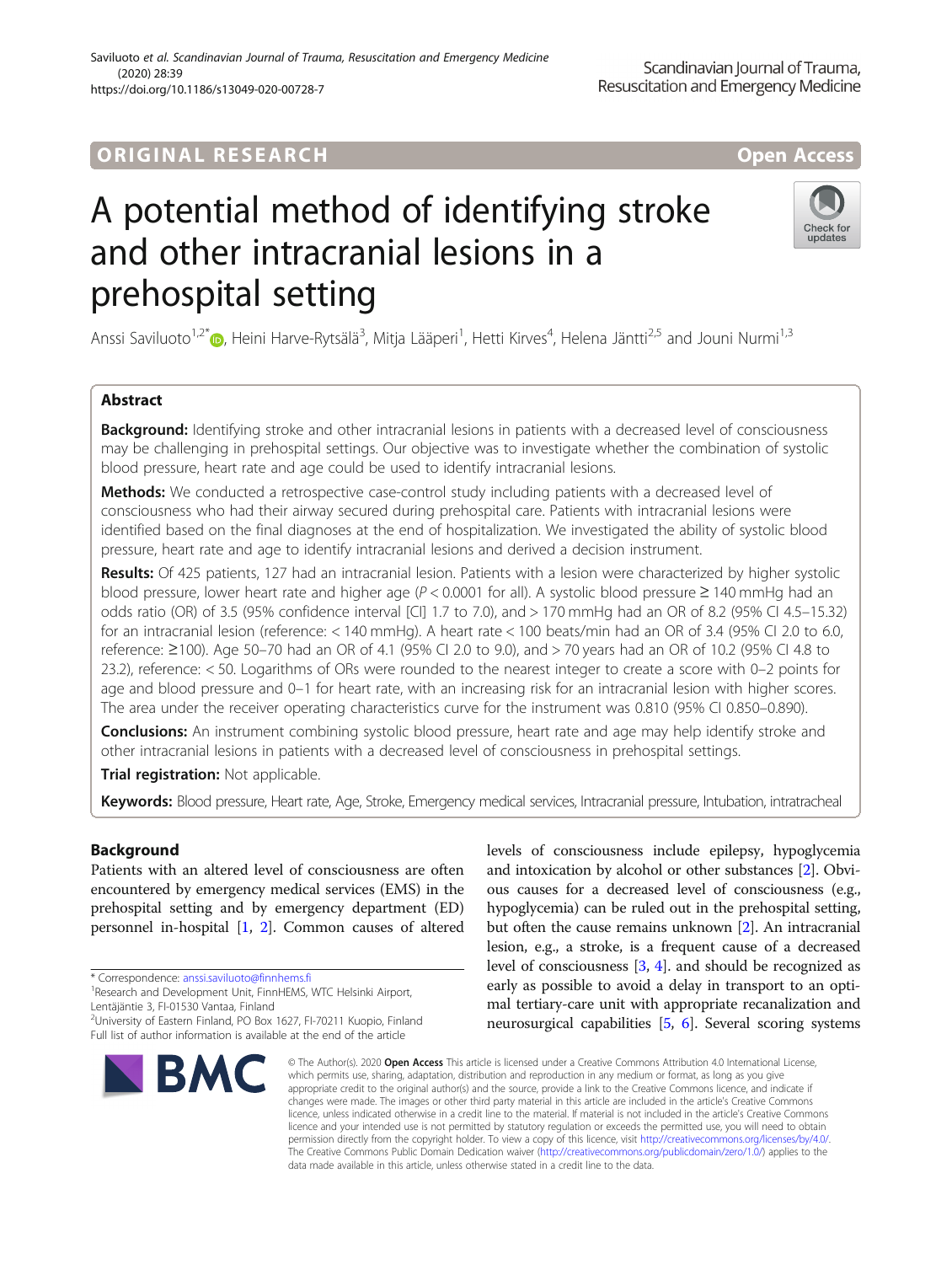have been developed to recognize ischemic stroke and especially large vessel occlusions [\[7](#page-6-0), [8\]](#page-6-0). However, these scores rely on clinical findings that may be impossible to examine on a patient with a markedly decreased level of consciousness. Identifying the patients with increased intracranial pressure (ICP) would also enable the utilization of neuroprotective methods during anesthesia and intubation frequently performed to secure the airway of unconscious patients [\[9\]](#page-6-0).

Many patients with an intracranial lesion are hypertensive [[3,](#page-6-0) [10\]](#page-6-0). because of the Cushing reflex [[11](#page-6-0), [12\]](#page-6-0). or central nervous system ischemic response [[13](#page-6-0), [14](#page-6-0)]. Previous studies have shown that blood pressure and pulse can be useful indicators when discerning whether the patient is suffering from an intracranial lesion causing an altered level of consciousness [\[3,](#page-6-0) [4](#page-6-0)]. Age has also been shown to correlate with an increased risk for intracranial lesions [[4\]](#page-6-0).

We hypothesized that the first blood pressure and pulse measured in the prehospital setting, combined with the age of the patient, could be used to predict if a patient with an altered level of consciousness has an intracranial lesion.

#### Methods

#### Study design

We conducted a retrospective case-control study comparing the initial prehospital systolic blood pressure, heart rate and age of patients with and without an intracranial lesion. The study was reported according to the Strengthening the Reporting of Observational Studies in Epidemiology (STROBE) statement. The study was retrospective and register-based. The data was deidentified before analysis. Patients were not contacted for study purposes, nor did the study affect their treatment. Thus, approval from an ethics committee was not required by Finnish legislation. The authorities of the Helsinki University Hospital approved the study protocol and provided permission to access the patient data.

#### Setting and population

The study was based on the FinnHEMS database, where all the missions of every helicopter emergency medical services (HEMS) unit in Finland are entered. We included only patients of the busiest HEMS unit of the country, as carefully validated data of intubated patients were available  $[15]$  $[15]$ . The data were entered after the mission by the physician in charge of each patient's care. The dataset also included the first vital signs of the patient, measured by the first EMS unit before arrival of the HEMS unit.

We analyzed the data of patients with Glasgow Coma Score < 15, having their airway managed by the crew of a single HEMS unit (FinnHEMS 10) and alive upon arrival at the hospital during 2014 and between March 2015 and Dec 2016. Data on patients encountered during Jan 2015 and Feb 2015 were not used because of the changes in the operational models of the HEMS unit during that time, which would have potentially biased the quality of the registry data. The HEMS unit is dispatched as an addition to ground units by emergency dispatchers on predetermined criteria. It is alerted for all missions where an unconscious patient without a pain response is reported by the caller. The only exemptions are suspected hypoglycemia or convulsions, where only a paramedic staffed unit is dispatched. At the time of the study, the HEMS unit was the only EMS unit providing prehospital anesthesia and intubation in its operation area. Thus, the unit covers virtually every unconscious patient in need of airway management.

All adult (age > 16) patients with their airway managed by the HEMS crew and patients with a recorded GCS < 15, were included. The indications and protocol for prehospital anesthesia in the unit are described in a previous study [\[15](#page-6-0)]. Patients under 16 years of age were excluded because the normal blood pressure of a child varies according to age  $[16]$  $[16]$ . Patients with out-ofhospital cardiac arrest as the primary reason for the mission were excluded because of post cardiac arrest syndrome, including myocardial stunning, hemodynamics and the level of consciousness. Those with an obvious traumatic etiology assessed by the HEMS physician on scene were excluded because the reason for the decreased level of consciousness was obvious.

#### Measurements and variables

For the study, we used the first systolic blood pressure and heart rate acquired by the first EMS unit on scene. Blood pressure and heart rate were measured using a monitor-defibrillator with an automatic noninvasive blood pressure monitor (Lifepak 12 or 15 by Physio-Control Inc. Redmond,WA, USA or Zoll M or X series by Zoll Medical Corporation, Chelmsford, MA, USA). The measurements were automatically transferred via WiFi or Bluetooth to the electronic patient record system, removing the potential of errors in data collection. Patients with either heart rate or blood pressure recorded initially were analyzed for the recorded vital sign. All patients in the area were transported to the public hospitals with the electronic patient record system. The primary diagnoses according to the International Statistical Classification of Diseases (ICD-10) at the end of hospitalization period were searched afterwards from the hospital's electronic patient record system (Uranus® CGI Suomi Oy, Finland).

Included patients were categorized into two groups according to their final diagnoses at the end of hospitalization: 1) those having an intracranial lesion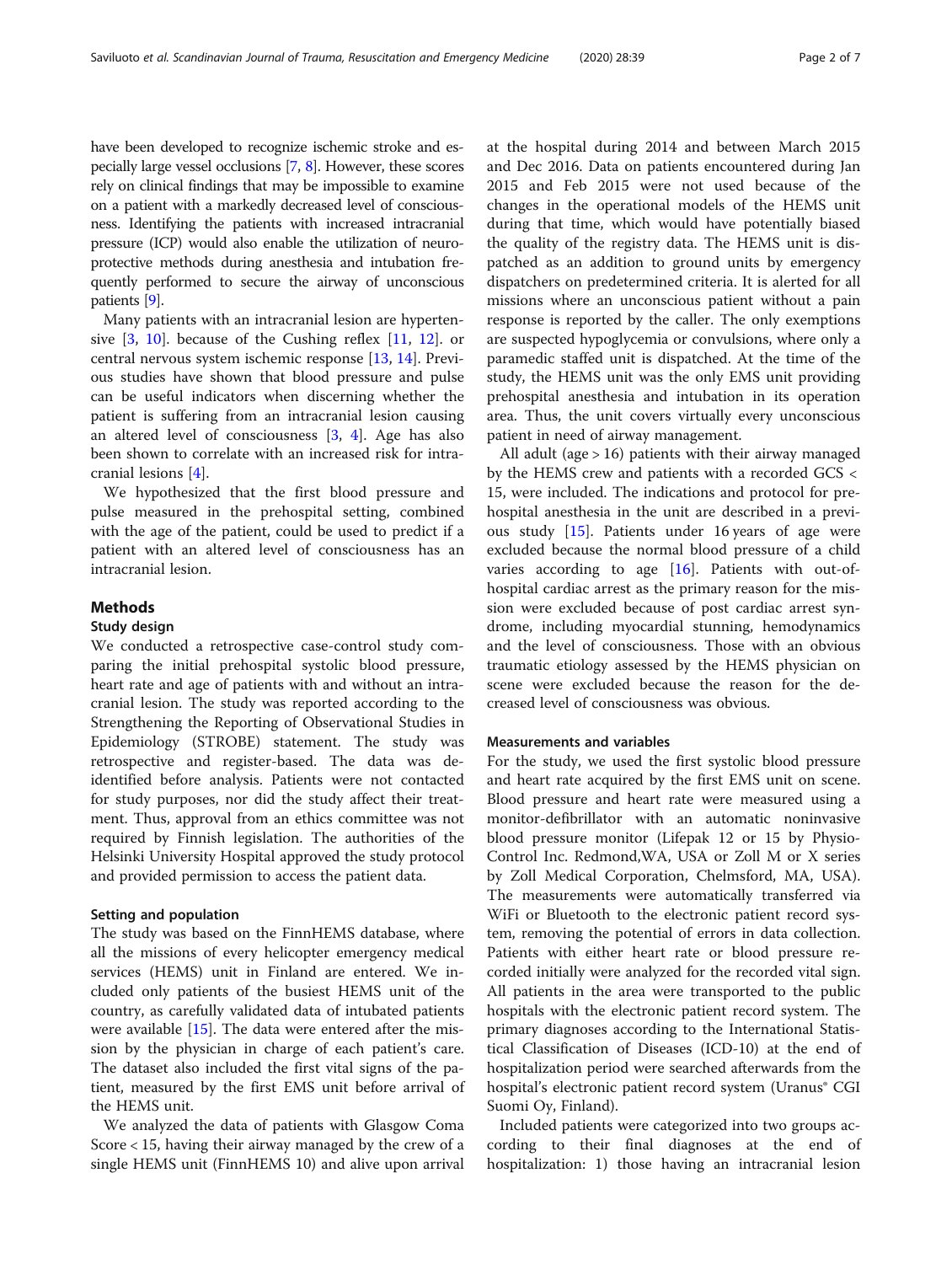and 2) those without. In addition to stroke, other diagnoses that may lead to elevation of ICP were included in the former group  $[12]$  $[12]$ . A full list of diagnoses categorized as intracranial lesions can be seen in Additional file [1.](#page-5-0) Seizures due to epilepsy, status epilepticus, alcohol withdrawal or other unclassified convulsions were not categorized as intracranial lesions (ICD-10 categories G40-G41, R56.8, F10.31).

#### Statistical analysis

The two groups were compared by age, heart rate and systolic blood pressure. We divided each variable into categories to derive a scoring system for clinical use. Finally, the diagnostic accuracy of the scoring system to detect an intracranial lesion was tested. Based on our data, we chose convenient cut-off values of 140 and 170 mmHg for systolic blood pressure. The lower cut-off for blood pressure was the cut-off for stage 2 hypertension according to the AHA guidelines [[17\]](#page-6-0). The upper cut-off of 170 mmHg was chosen because it has been shown to correlate with an increased likelihood for an intracranial lesion [[3\]](#page-6-0). and correlate with worse outcomes in ischemic stroke [[18](#page-6-0)]. For age, we chose cut-offs of 50 and 70, and for heart rate, we chose a common definition of tachycardia of 100 beats/min [\[19](#page-6-0)]. as a cutoff.

Independent two-sample t-tests for equal variances were used to determine the significance of differences in blood pressure, heart rate and respiratory rate between the groups. For age and peripheral oxygen saturation, independent two-sample t-tests for unequal variances were used. For age, we used the  $x^2$  test.

We investigated the predictive ability of systolic blood pressure, age and heart rate to predict whether a patient would have a lesion. We fitted logistic regression models for the variables separately and with all three in the same model. The multivariable model was then used to create a score for the lesions.

The discrimination abilities of the models were investigated using receiver operating characteristics curves (ROC) and areas under the ROC (AUROC) [[20](#page-6-0)]. We also used the Loess method to visualize the performance of the score. The calibrations of the models were investigated both visually and using Hosmer-Lemeshow [[21](#page-6-0)]. tests. All analyses were carried out using R version 3.5.1 [\[22\]](#page-6-0). and packages ggplot2 [\[23\]](#page-6-0)., pROC [\[20\]](#page-6-0). and ResourceSelection [[21](#page-6-0)]. As a separate sensitivity analysis, we experimentally excluded all patients with a primary diagnosis of epilepsy or other seizures (as defined above).

#### Results

During the study period, 1071 patients had their airway secured by the HEMS crew. After exclusions, 425 patients were analyzed in the study (Fig. 1). By the diagnoses at the end of hospitalization, 127 (30%) subjects were categorized



as having an intracranial lesion and 298 (70%) as not having a lesion. A single patient had a primary diagnosis of concussion (S06.0) without any other diagnoses reported. We found this case difficult to categorize in either group, so it was excluded from the analysis.

Of patients with an intracranial lesion, 98 (77%) had a stroke, including 41 with intracerebral hemorrhages (I61), 31 with subarachnoidal hemorrhages (I60) and 21 with cerebral infarctions (I63). A total of 21 (17%) were found to have an intracranial injury (S06.1-S06.9), with 18 traumatic subdural hemorrhages (S06.5). Eight (6%) were found to have other intracranial lesions, of which 5 were inflammatory diseases of the central nervous system (G00–09).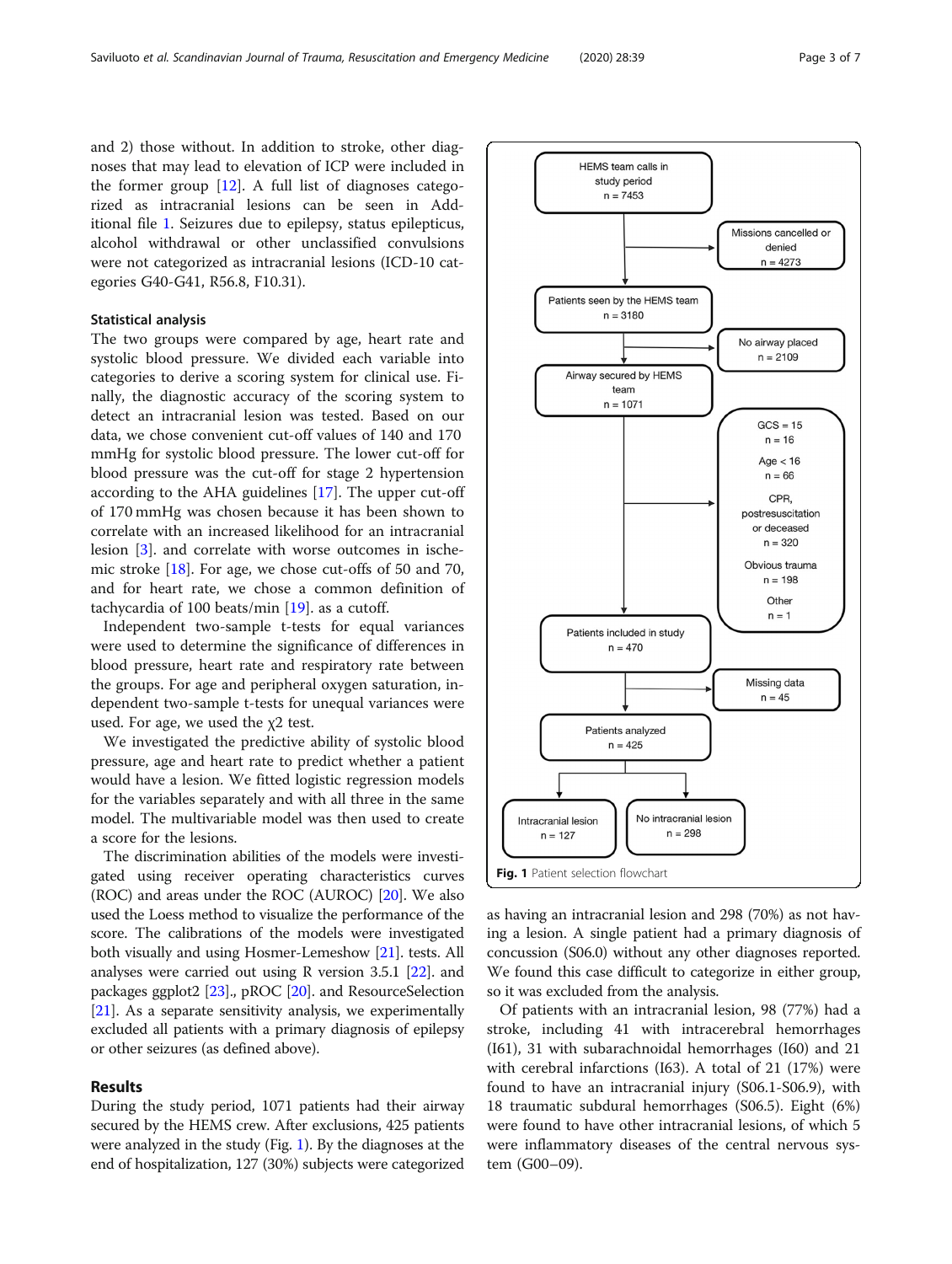Of the patients without an intracranial lesion, 92 (31%) had a diagnosis of poisoning by drugs, medicaments and biological substances (T36-T50), 83 (28%) had a primary diagnosis of epilepsy, status epilepticus or unspecified convulsions (G40-G41, R56.9), and 123 (41%) had other diagnoses.

Patients with an intracranial lesion were characterized by higher systolic blood pressure, lower heart rate and higher age (Table 1).

Distinguishing between patients with and without an intracranial lesion, initial systolic blood pressure had an AUROC of 0.808 (95% CI 0.762 to 0.853). The initial heart rate and age had AUROCs of 0.616 (95% CI 0.558 to 0.675) and 0.769 (95% CI 0.724 to 0.814), respectively.

Heart rate was divided into two categories, while age and systolic blood pressure were grouped into three categories (Table [2\)](#page-4-0). The regression model results for continuous and categorized variables can be seen in Additional file [2](#page-5-0). All of the models calibrated well (pvalue n.s.). The AUROC for the continuous multivariate model was 0.858 (95% CI 0.819 to 0.896) and was 0.852 (95% CI 0.813 to 0.892) for the categorized model.

The score was created by counting logarithms of odds ratios from the multivariable model (Table [2](#page-4-0)). These were rounded to the closest integer and used as points in the decision instrument (Table [2\)](#page-4-0).

The resulting score discriminated well between having and not having an intracranial lesion: the AUROC was 0.810 (95% CI 0.850 to 0.890), Fig. [2.](#page-4-0) The distribution of the patients within the scoring system along with properties of different cut-offs are presented in Table [3.](#page-5-0)

Excluding all patients with a primary diagnosis of epilepsy or other seizures in a separate sensitivity analysis further improved the discrimination capability of the score, resulting in an AUROC of 0.844 (95% CI 0.882–0.920).

#### **Discussion**

Our study indicated that a decision instrument combining the initial systolic blood pressure, heart rate and age can provide a useful aid in assessing whether a decrease in the level of consciousness is caused by an intracranial lesion or some other mechanism. To our knowledge, this is the first study investigating this approach in a prehospital patient population. Our findings are consistent with previous studies performed in Japanese EDs [[3](#page-6-0), [4\]](#page-6-0). Ikeda M et al. [[3\]](#page-6-0). found systolic blood pressure to have an AUROC of 0.9 within a slightly elderly population, including more patients with stroke than the current study. Furthermore, in line with our findings, Yamashiro et al. [[4](#page-6-0)]. reported systolic blood pressure and age to have the best informative usefulness, with heart rate being marginally predictive. It is also noteworthy that our study population had a high incidence of intoxications compared to previous studies.

We did not categorize seizures as intracranial lesions, as the standard of the care does not include measures to control intracranial hypertension, in contrast to the care of patients with intracranial lesions such as a stroke [\[24](#page-6-0)]. Furthermore, these patients are typically managed in hospitals other than neurocritical centers [\[25](#page-6-0)]. Therefore, their prehospital care resembles more than that of the patients with no intracranial lesion. Because this categorization was in contrast to the previous studies by Yamashiro et al.  $[4]$ . and Ikeda et al.  $[3]$  $[3]$ ., we experimentally performed a separate analysis excluding all 89 patients with a diagnosis of seizures from the analysis, which resulted in a modest improvement of the diagnostic accuracy of the score.

There is a strong rationale underlying the use of blood pressure, heart rate and age to detect intracranial lesions in unconscious patients. As previously stated, an increase in blood pressure and a decrease in heart rate are commonly observed during stroke [[10\]](#page-6-0). as a consequence of Cushing reflex  $[11, 12]$  $[11, 12]$  $[11, 12]$  $[11, 12]$ . and ischemic response [[13,](#page-6-0) [14](#page-6-0)]. In contrast, common extracranial causes such as sepsis and intoxication by sedatives tend to cause hypotension [[26](#page-6-0)–[28\]](#page-6-0). The incidence of stroke increases substantially with increasing age  $[4]$  $[4]$ .

Identifying patients with stroke or other intracranial lesions early is paramount because the focus of

Table 1 Patient characteristics of the patients with and without intracranial lesions. Values are presented as median (interquartile range [range]) or number (proportion)

|                                                | Intracranial lesion    | No lesion              | $P$ -value |  |
|------------------------------------------------|------------------------|------------------------|------------|--|
|                                                | $N = 127$              | $N = 298$              |            |  |
| Age                                            | 69 (60-77 [24-97])     | 51 (33-66 [16-93])     | < 0.0001   |  |
| Sex;male                                       | 61 (48%)               | 168 (56%)              | 0.114      |  |
| Initial systolic blood pressure                | 176 (145–198 [67–256]) | 126 (105–146 [55–270]) | < 0.0001   |  |
| Initial heart rate                             | 81 (66-106 [41-154])   | 98(77-117[20-207])     | < 0.0001   |  |
| Initial Glasgow Coma Scale                     | $5(3-6[3-15])$         | $4(3 - 7[3 - 15])$     | 0.754      |  |
| Initial peripheral capillary oxygen saturation | 94(88-97[52-100])      | 93(86-97[40-100]]      | 0.12       |  |
| Initial respiratory rate                       | 18(13–26[0–45])        | 18(12-25[0-96])        | 0.865      |  |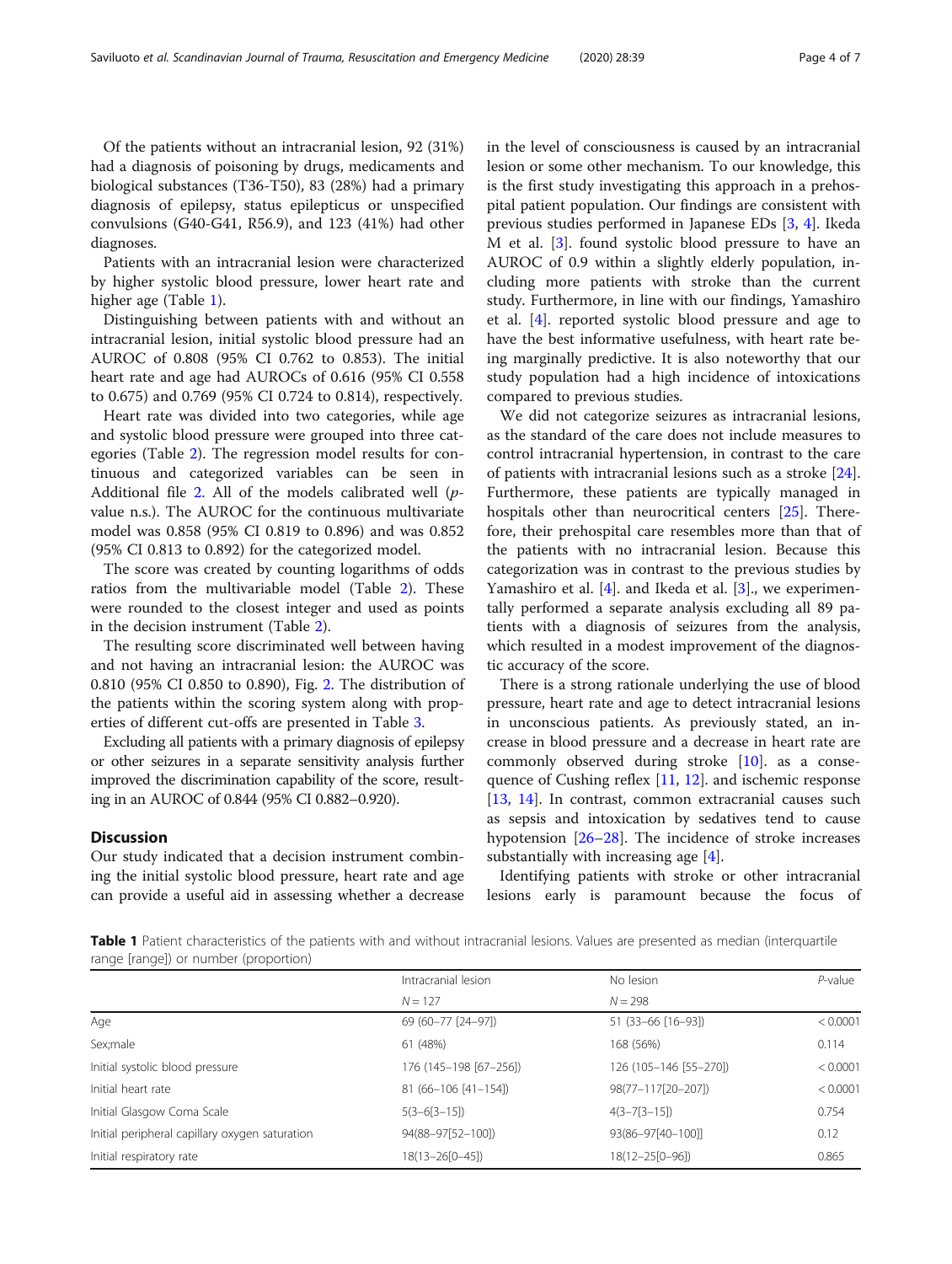| Variable                      | HeSA-Score<br>Points* | OR for an intracranial lesion | 95% CI       | $P$ -value |
|-------------------------------|-----------------------|-------------------------------|--------------|------------|
| Systolic blood pressure       |                       |                               |              |            |
| $<$ 140 mmHg <sup>+</sup>     | $\mathbf{0}$          |                               |              |            |
| 140-170 mmHq                  |                       | 3.5                           | $1.7 - 7.0$  | < 0.001    |
| $>170$ mmHq                   | 2                     | 8.2                           | $4.5 - 15.3$ | < 0.001    |
| Heart rate                    |                       |                               |              |            |
| $\geq$ 100 / min <sup>t</sup> | $\mathbf{0}$          |                               |              |            |
| < 100 / min                   |                       | 3.4                           | $2.0 - 6.0$  | < 0.001    |
| Age                           |                       |                               |              |            |
| $<$ 50 years <sup>†</sup>     | $\mathbf{0}$          |                               |              |            |
| 50-70 years                   |                       | 4.1                           | $2.0 - 9.0$  | < 0.001    |
| $> 70$ years                  | $\overline{2}$        | 10.2                          | $4.8 - 23.2$ | < 0.001    |

<span id="page-4-0"></span>Table 2 Odds ratios of blood pressure, heart rate and age categories for intracranial lesions and HeSA-scoring system conducted

( \* ) Points are log (OR) estimates (†) Reference

prehospital care of these patients is to minimize a secondary insult to the brain tissue and maximize salvageable brain by optimizing brain perfusion and oxygenation while expediently transporting the patients to a stroke unit or neurosurgical center [\[29](#page-6-0)]. Several scoring systems have been devised to recognize patients with an ischemic stroke [\[8\]](#page-6-0). Also, many decision instruments have been created to identify large vessel occlusion in the prehospital setting [[7](#page-6-0)]. However, these instruments are not designed to recognize other intracranial lesions. Moreover, these instruments rely on neurological findings such as facial palsy, eye movement, speech impairment and asymmetries in the motor function of upper or lower extremities [\[7](#page-6-0), [8](#page-6-0)]., all being impossible to detect on a patient with a markedly decreased level of consciousness. When prehospital anesthesia is necessary, neuroprotective measures should be applied to mitigate the possible deleterious effects of laryngoscopy and intubation [[9](#page-6-0)].

There is substantial evidence that dedicated stroke centers decrease death, dependency and institutionalization [\[30](#page-6-0)]. Other causes of a decreased level of consciousness, such as intoxication, infection, epilepsy and substance withdrawal, focus on specific treatments and do not commonly include intensive ICP management. The vast majority of these patients do not need direct transport to a tertiary care center but can be treated in other hospitals instead [\[25](#page-6-0)].

We believe that in the case of these high priority calls, prehospital personnel could use this instrument as guidance when deciding on the receiving hospital and whether to engage in procedures to control ICP. We named the HeSA-score according to the measured attributes: heart rate, systolic blood pressure and age. Using the scoring system is simple, and a score  $\geq 2$  provides a good sensitivity of over 0.9 for an intracranial lesion, while a score of 3 provides a useful combination of sensitivity (0.802) and specificity (0.788). At higher scores,

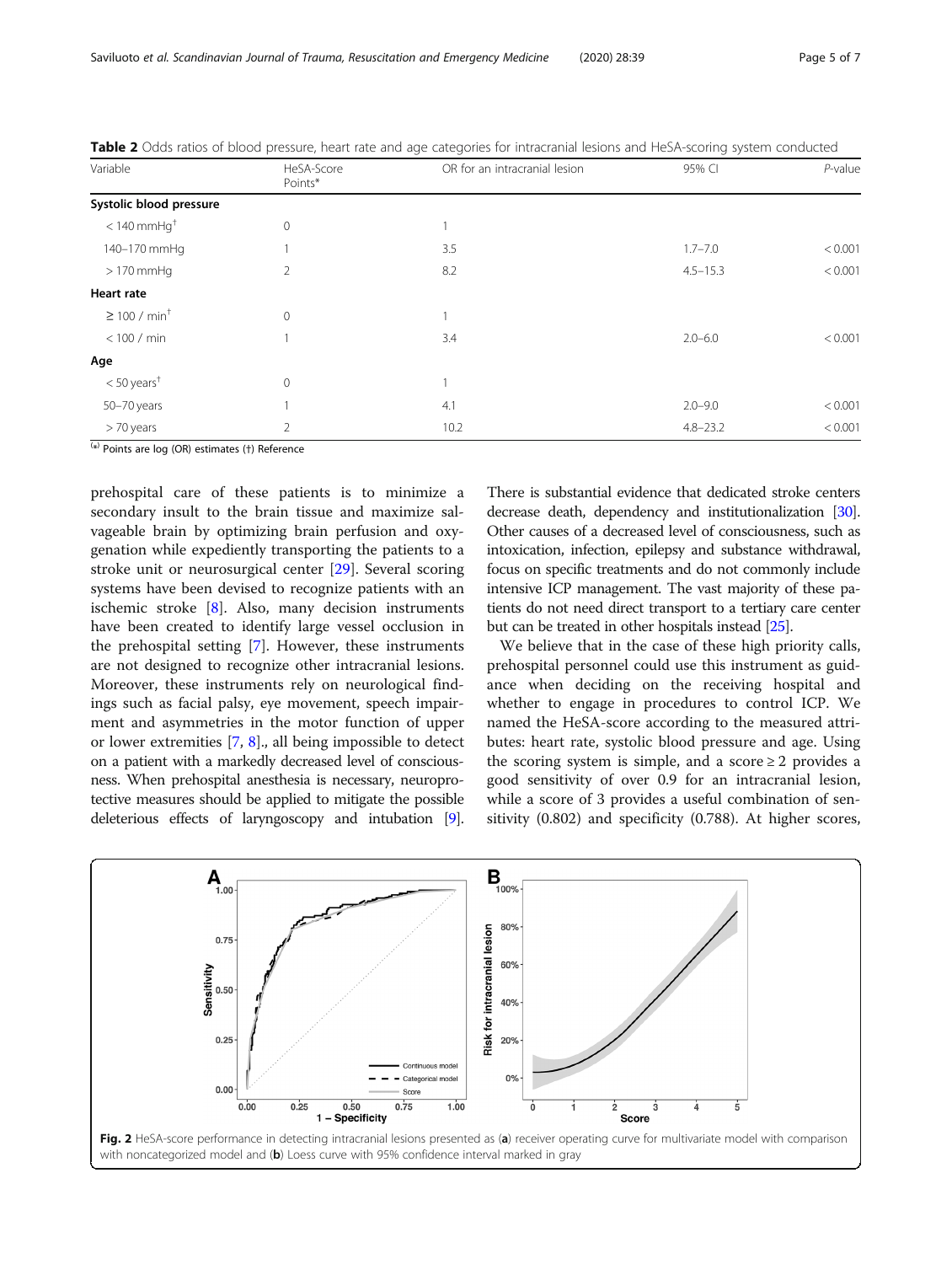|                               | point | 2 points | 3points | 4 points | 5 points |
|-------------------------------|-------|----------|---------|----------|----------|
| Number of patients            | 109   | 94       | 74      | 53       | 36       |
| Sensitivity (%)               | 99    | 91       | 80      | 52       | 25       |
| Specificity (%)               | 17    | 51       | 79      | 92       | 99       |
| Positive predictive value (%) | 34    | 45       | 62      | 73       | 89       |
| Negative predictive value (%) | 98    | 93       | 90      | 81       | 75       |

<span id="page-5-0"></span>Table 3 Characteristics of scoring system and patient count at different cut-offs

our tool becomes highly specific. The score could be integrated into the electronic patient record system, providing an automatic warning when detecting a patient at an elevated likelihood for having an intracranial lesion. In some regions, the utilization of mobile stroke units has brought CT capabilities to the prehospital setting [[31\]](#page-6-0), but because of the costs and range of these units, they are not recently widely available in suburban and rural areas. Our decision instrument might also prove helpful when prioritizing to which call the mobile stroke unit is assigned.

#### **Limitations**

The main limitation of the study is that the categorization was performed using the diagnoses acquired from patient records, and the validity and uniformity of the diagnosis processes were not controlled by any study protocol. Not all the diagnoses were confirmed by advanced imaging of the brain; thus, some patients categorized as not having an intracranial lesion might have had a lesion that remained undiagnosed. However, all the hospitals to which the studied patients were transported had resources to perform instant computer tomography imaging, and most also had magnetic resonance imaging scans available at least during the daytime. Thus, the reason not to confirm the diagnosis by advanced imaging has not been the non-availability of the imaging but a clinical decision instead. All hospitals receiving and treating intubated patients at the time of the study were also part of the public health care system, funded by municipalities and the state. Thus, the social status or health insurance of the patient did not have any effect on the investigations or treatments. The diagnoses used in the study were set at the end of hospitalization. Thus, we assume that cases where an underlying lesion remained unrecognized were rare in the study population.

The study population consisted of patients requiring airway management; therefore, further study is needed to investigate whether the score could be applied to more well-appearing patients. The score was developed based on the patients treated by a single HEMS-unit, the busiest base in the country, creating a possible source of bias. Therefore, validation in other patient populations is necessary. We are planning further studies including data from all six Finnish HEMS units. However, the strength of the study is that it included data from

virtually all unconscious patients in need of intubation in the study area. The HEMS unit does not have strict criteria on the decision-making process if the patient needs intubation, and the final conclusion is made by the anesthesiologist on the scene. Thus, selection bias is possible but unlikely.

#### Conclusions

Patients with altered level of consciousness caused by stroke and other intracranial lesion can be identified by the combination of systolic blood pressure, heart rate and age. This approach complements the current scoring systems that require co-operation of the patient to neurological examination.

#### Supplementary information

Supplementary information accompanies this paper at [https://doi.org/10.](https://doi.org/10.1186/s13049-020-00728-7) [1186/s13049-020-00728-7](https://doi.org/10.1186/s13049-020-00728-7).

Additional file 1. Diagnoses categorized as intracranial lesions Additional file 2. Regression analysis results

#### Abbreviations

EMS: Emergency medical services; ED: Emergency department; ICP: Intracranial pressure; STROBE: Strengthening the Reporting of Observational Studies in Epidemiology; HEMS: Helicopter emergency medical services; GCS: Glasgow Coma Scale; ICD-10: International Statistical Classification of Diseases; AHA: American Heart Association; ROC: Receiver operating characteristics curve; AUROC: Area under receiver operating characteristics curve; CT: Computed tomography; MSU: Mobile stroke unit

#### Acknowledgements

Not applicable.

#### Authors' contributions

AS: study design, acquisition of the data, analysis and interpretation of the data, drafting the manuscript; HH-R: study concept and design, analysis and interpretation of the data, critical revision of the manuscript; ML: study concept and design, statistical expertise; HK: study concept and design, analysis and interpretation of the data, critical revision of the manuscript HJ: analysis and interpretation of the data, critical revision of the manuscript; JN: study concept and design, analysis and interpretation of the data, critical revision of the manuscript study supervision. All authors have read and approved the final manuscript.

#### Funding

This work was supported by funds from Helsinki University Hospital (state funding, VTR TYH2017220 and TYH2019243) and by the FinnHEMS Research and Development Unit.

#### Availability of data and materials

The anonymized data that support the findings of this study are available from the corresponding author upon reasonable request.